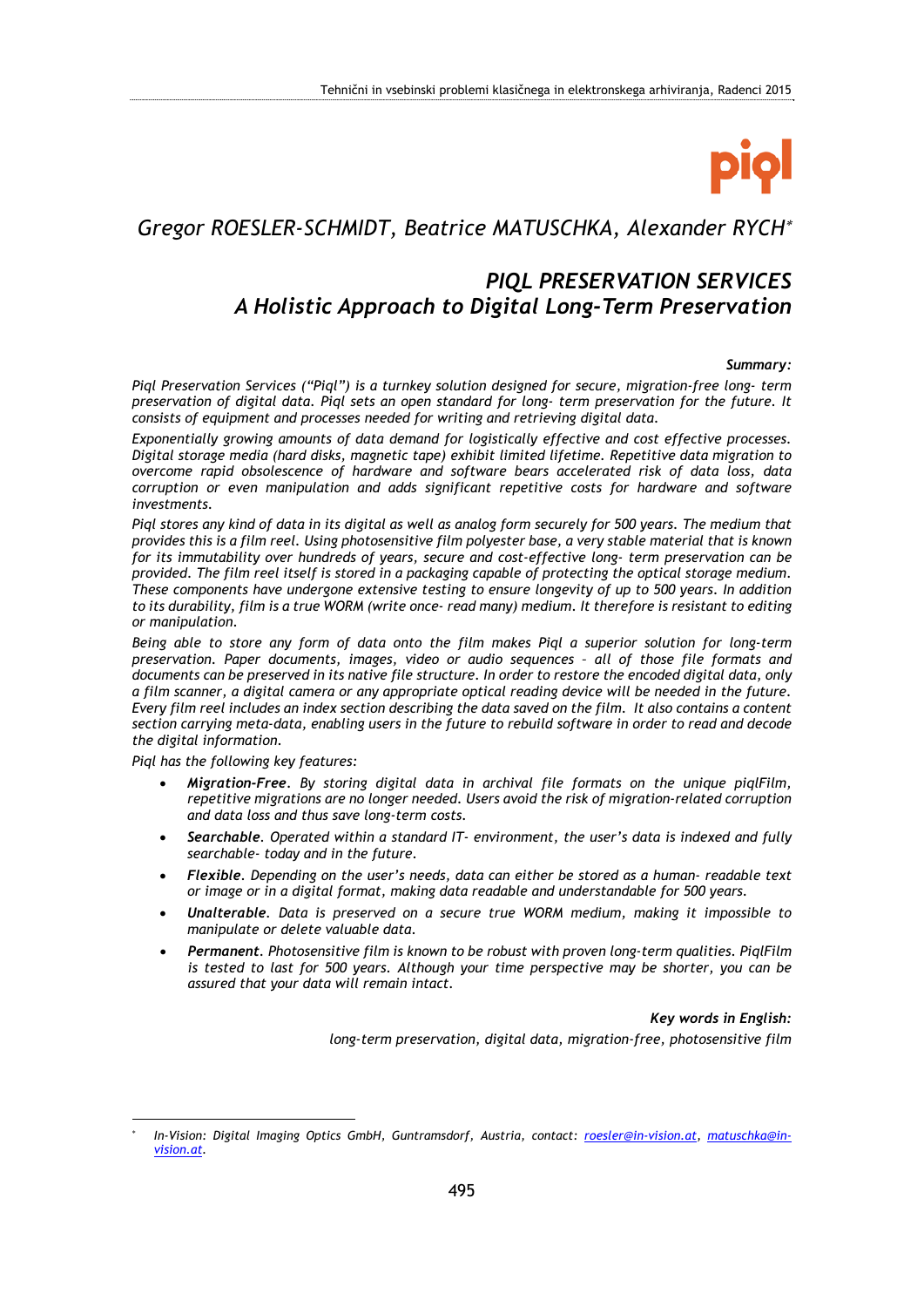# *STORITVE HRAMBE PIQL. HOLISTIČEN PRISTOP K DOLGOROČNI DIGITALNI HRAMBI*

#### *Povzetek:*

*Storitev hrambe Piql (kratko Piql) je rešitev na ključ, oblikovana za varno, dolgoročno hrambo digitalnih podatkov brez migracije. Piql zastavlja odprt standard za dolgoročno hrambo za prihodnost. Sestavljajo ga oprema in procesi, potrebni za zapisovanje in obnavljanje digitalnih podatkov.* 

*Vse večje količine podatkov zahtevajo logistično učinkovite in stroškovno ugodne procese. Mediji za digitalno hrambo (trdi diski, magnetni trakovi) imajo omejeno življenjsko dobo. Večkratne migracije podatkov zaradi zastarelosti strojne in programske opreme predstavljajo vse večje tveganje za izgubo podatkov, za napake ali celo za manipulacijo ter zahtevajo dodatne stroške za investicije v novo strojno in programsko opremo.* 

*Piql hrani varno katerekoli podatke, tako v njihovi digitalni kot tudi analogni obliki, 500 let. Medij, ki to omogoča, je filmska rola. Uporaba fotoobčutljive poliesterske osnove, zelo stabilnega materiala, ki je znan po svoji imunosti že več stoletij, omogoča varno in stroškovno sprejemljivo dolgoročno hrambo. Zvitek se hrani v ovoju, ki zagotavlja zaščito optičnih medijev za hrambo. Omenjene komponente so bile podvržene ekstenzivnim testiranjem s ciljem zagotavljanja življenjske dobe podatkov vse do 500 let. Ne le da je film trpežen, je tudi resnični WORM-medij (write once-read many – zapiši enkrat, beri večkrat). Tako je odporen proti popravljanju ali manipulacijam.* 

*Možnost shranjevanja katerekoli oblike podatkov na film je odlika, zaradi katere je Piql vrhunska rešitev za dolgoročno hrambo. Papirni dokumenti, slike, video ali avdio sekvence – vsi ti formati in dokumenti se lahko hranijo v svoji prvotni strukturi. Za obnovitev kodiranih digitalnih podatkov v prihodnosti bo potreben le filmski skener, digitalni fotoaparat ali katerakoli primerna optična bralna naprava. Vsak filmski zvitek vsebuje tudi indeks z opisom podatkov, ki so na njem shranjeni. Vsebuje tudi vsebinsko sekcijo z metapodatki, ki bodočim uporabnikom omogoča ponovno vzpostavitev programske opreme za branje in dekodiranje digitalnih informacij.* 

*Ključne značilnosti Piqla:* 

- *Brez migriranja podatkov. S hrambo digitalnih podatkov v arhivskih oblikah datotek na unikatnem filmu piqlFilm večkratne migracije niso več potrebne. Uporabniki se izognejo napakam, pokvarjenim datotekam ali izgubi podatkov in tako prihranijo pri dolgoročnih stroških.*
- *Možnost iskanja. Z uporabo v standardnem IT-okolju so uporabnikovi podatki indeksirani in najdljivi – tako danes kot v prihodnosti.*
- *Prilagodljivost. Odvisno od uporabnikovih potreb so lahko podatki shranjeni kot človeško berljiv tekst oz. slika ali v digitalni obliki, kar podatke naredi berljive in razumljive tudi čez 500 let.*
- *Nespremenljivost. Podatki so hranjeni na varnem WORM-mediju, ki ne omogoča manipulacije ali izbrisa pomembnih podatkov.*
- *Trajnost. Fotoobčutljiv film je znan po svoji robustnosti ter dokazanih dolgoročnih kvalitetah. PiqlFilm zagotavlja glede na rezultate testiranj hrambo 500 let. Čeprav je morda vaša časovna perspektiva krajša, je nedotakljivost vaših podatkov zagotovljena.*

#### *Ključne besede:*

*dolgoročna hramba, digitalni podatki, brez migracij, fotoobčutljiv film*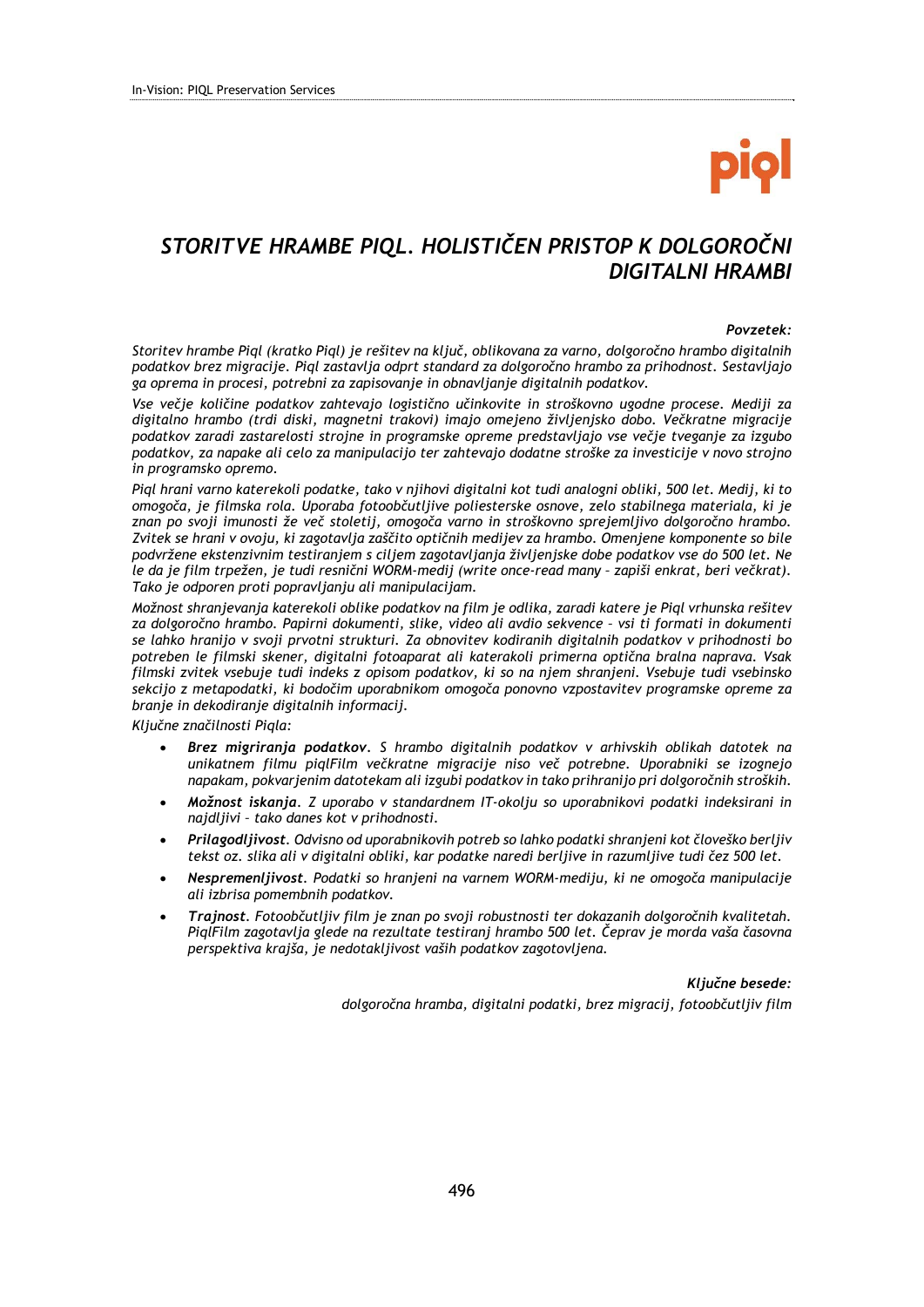## **1 OBJECTIVES OF THE PIQL PRESERVATION SERVICES AND INNOVATIONS**

Obstacles of archiving digital data are the regular migration of data as well as the technical obsolescence of storage medium and reading devices. The consequences of migrating data for example are increasing handling-costs as well as the possible loss of the data itself.

To prevent those sorts of problems, main objectives of Piql Preservation Services were to:

- **Develop a** migration-free **preservation medium**
- **Establish** reliable, cost-effective **manufacturing methods for the medium and packaging**
- **Ensure** longevity **of the medium**
- **Prove the concept by integrating the Piql system with preservation systems at existing archives according to the accepted OAIS (Open Archival Information System) framework**
- **Develop a process to secure** fast ingest and retrieval **of digital objects**
- **Ensure** future access

To obtain a secure solution for the archiving of digital data, different measures had been taken to realize the objectives:

- **1. To obtain a migration-free archiving system, the stored data is written on the piqlfilm reel only once. The need to migrate the archived information to another system is not necessary anymore. This prevents regular handlingcosts and the eventual loss of the data.**
- **2. Piql Preservation Services use a nano-sized photosensitive material, which is known for its stability. To ensure longevity the film reel and its packaging have undergone a series of tests that verified an expected lifetime of 500 years.**
- **3. Piql Preservation Services have been evaluated to satisfy the basic requirements in the OAIS compliant digital repository, which makes preserved information available for a designed group of people.**
- **4. The fast ingest and retrieval of the data is made possible by a logistical process in an automated data-warehouse with the piqlWriter- and Reader.**
- **5. In order to read and decode the digital data stored on the film, only a film scanner, a digital camera or any appropriate optical reading device will be needed.**

The solutions for a secure and reliable long-term archiving system were specifically designed with the requirements of digital preservation in mind: the technology of the Piql Preservation Services is flexible, open and has the potential of offering a fully integrated and future-proof solution. The testing of all components in normal storage conditions (temperature and humidity requirements) ensures longevity of up to 500 years of the storage medium.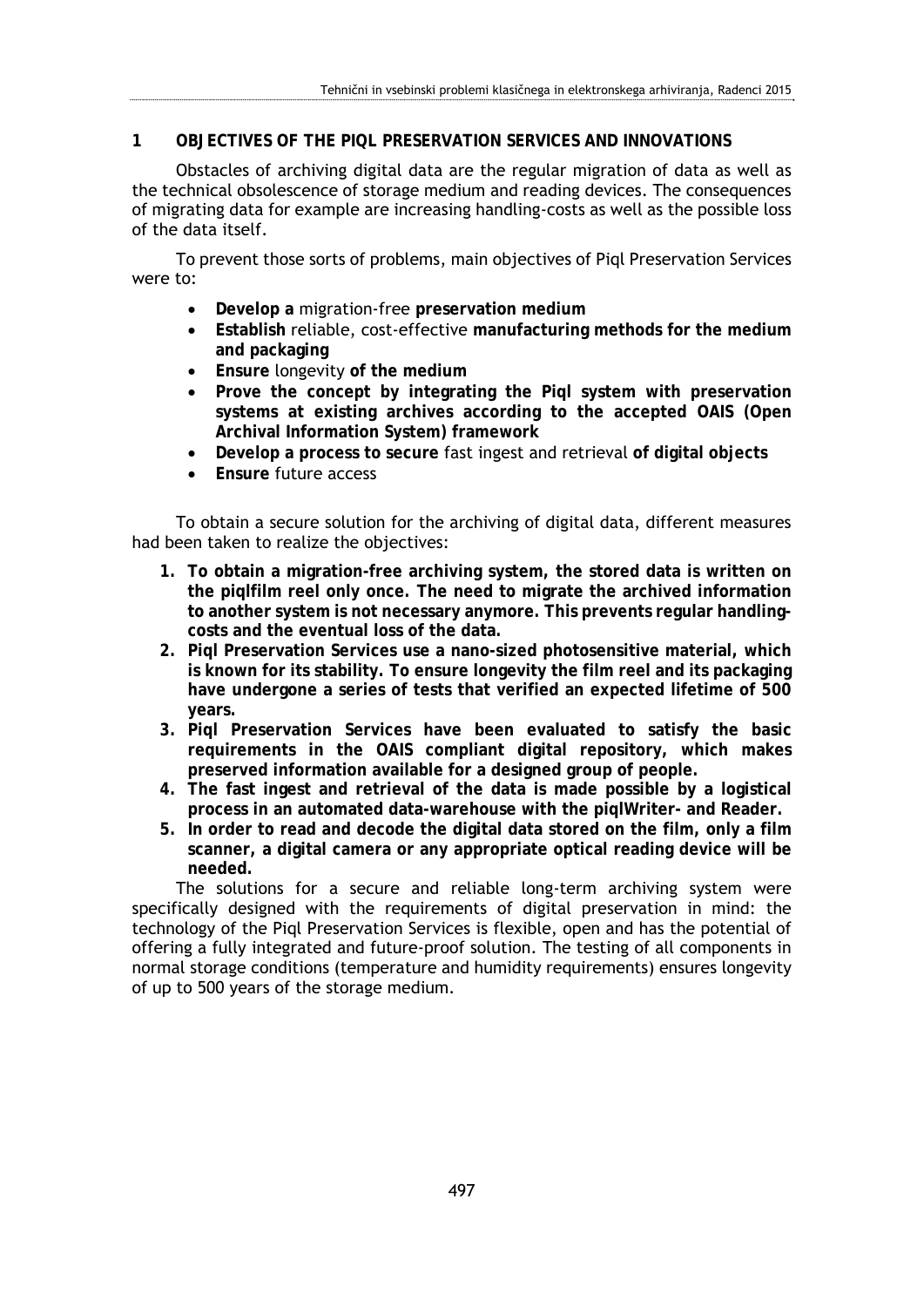## **2 THE WORKFLOW OF PIQL PRESERVATION SERVICES**

The workflow of the Piql Preservation Services is composed of several processes. The workflow consists in data boxing and integrity check, data recording, data scanning and storage and the data unboxing.

#### **2.1 Data Boxing and Integrity Check**

The data boxing is the process of converting digital data so that it can be recorded onto the film. In the OAIS context, only quality controlled SIPs (Submission Information Packages) are accepted as ingests. The SIPs include text files, images, video- and audio files as well as required metadata. At this point, metadata is not only added in order to easily identify and track the film record, but also to ensure data preservation.

Every data will undergo a quality-check of its integrity to prevent unintentional changes. This ensures that the data is recorded and retrieved exactly as intended. After the file is received, checked for virus and normalized to a preservation file format, a check sum is generated for the file, sent back to the data owner for verification and saved in the Piql database for future authentication. In order to fit into the frame on the film reel, the files are decoded and divided into small elements of information (binary form).



*Picture 1: Digital data frame. Magnified section to the right.* 

#### **2.2 Data Recording**

The data recording describes the process of exposing the previously boxed data onto high-resolution micrographic film. With the piqlWriter the encoded files are written onto the piqlFilm as square dots together with the file format and the metadata scheme descriptions. The piqlFilm was especially designed for longevity and high-density digital writing. Information like the source code and technical instructions for decoding the content are put on the film as well. This enables future generations to interpret the archived content in a human-readable form.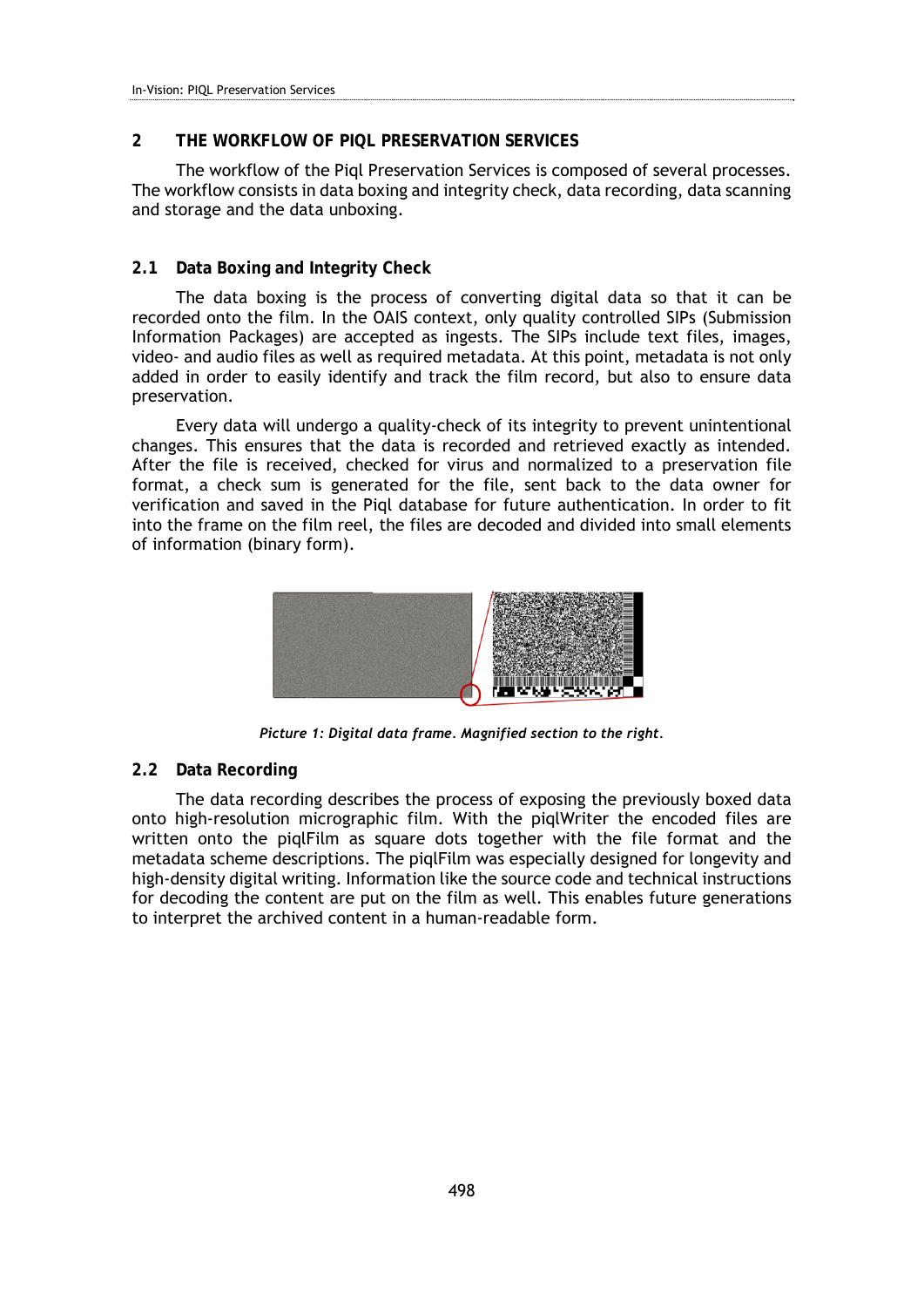

*Picture 2: piqlBox and piqlFilm* 

## **2.3 Data Scanning and Storage**

After the first two steps of boxing and recording the received data on piqlFilm, it has to be reviewed to guarantee integrity and accessibility in the future. With the piqlReader, an industrial grade data scanner, all frames in the reel are read and decoded. The original files are then restored. To assure the quality and authenticity of the files, each file check sum is verified against the one in the database. After that, the film is packed into the piqlBox, which is then send to final storage.

The Piql system can be integrated with any warehouse management system (WMS). The WMS keeps track of each reel's position in the warehouse. The piqlBox is labeled in order to identify each reel via a standard barcode scanner. As soon as the reel is safely stored, the original uploaded file(s) are deleted from the system, and the data owner is notified.



*Picture 3: piqlWriter and piqlReader* 

### **2.4 Data Unboxing and downloading**

The data unboxing describes the process that fully restores the scanned data. It allows data owners to search for and access files in only a few minutes. This step involves decoding and re-formatting the data to make it fully readable. The data owners can request a specific file through their own integrated document management system or directly through the Piql client interface. The request will be communicated to the WMS where the reel is identified and retrieved. In order to restore the needed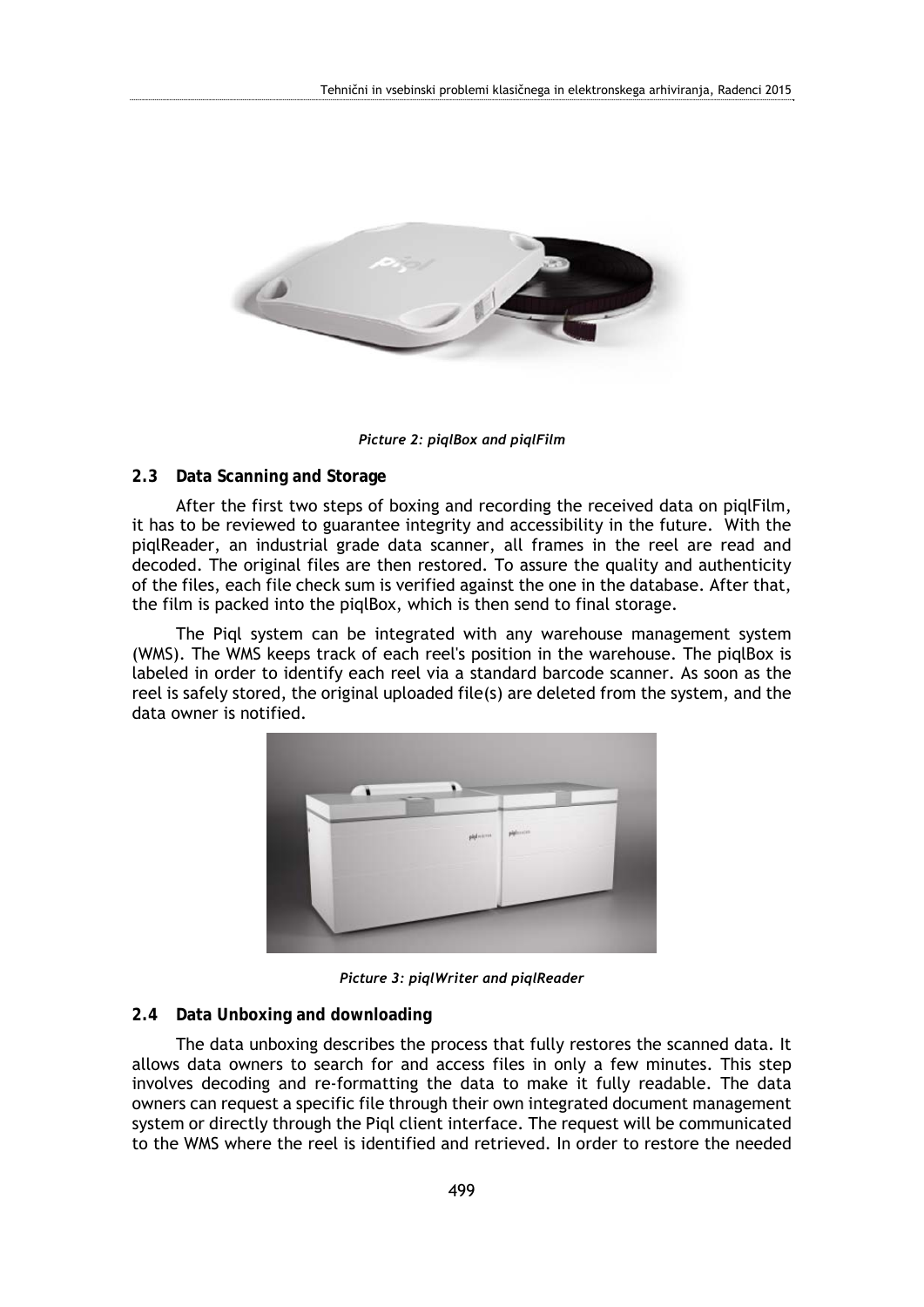file the reel is placed in the piqlReader where the film is forwarded to the exact position. Then the file is restored and quality-checked as explained above during the data verification stage. Finally, the file is made available for download and the reel is returned to the warehouse.

The download of the file has to be within a limited time before it is made offline again. This measure has to be taken for security reasons, as files should not be kept online longer than needed. As soon as the data owner downloads the file, the recovered file is deleted.

#### **3 FUTURE ACCESSIBILITY AND HUMAN UNDERSTANDING**

One of the main objects of the Piql Preservation Services is that all information needed to decode the data is available to those that might need it sometime in the future. Therefore the source code for the decoder is stored at the beginning of the film reel in both human-readable and digital form. For additional security and better understanding in the future, it is also possible to add file format specifications. To restore the information, future users will only need a scanner and a computer as well as follow distinct tasks:

- **The square dots have to be read by a film scanner, a digital camera or any appropriate optical reading device**
- **The source code of the software to encode/interpret the digital data, and to convert it back to the original file format, - is included on the film in human-readable form and needs to be compiled into an executable software (program) on a computer in the future.**
- **This program will decode the digital data on the film.**

The metadata section on the reel contains the following information:

- **Zero reference frame: this frame is used by the reader to automatically identify the start of the reel.**
- **Control frame: this frame is printed in both digital and human- readable form. It contains all the parameters the decoding software needs to decode the reel.**
- **Table of content of files in both digital and human- readable form**
- **Description of the technology used**
- **a. to write the data on the reel**
- **b. to build a system to read back the frames on the reel in human- readable form**

Besides the metadata section the reel also contains a content section. It includes a filesystem with digital, human- readable or a combination of both versions of files. The configuration of the reel is defined in a xml and is reflected in the table of content.

#### **4 PIQL PRESERVATION SERVICES IN THE MARKET**

In the recent years the archival storage market has emerged as a fast growing segment. Many decision-makers in business, institutions and governmental organizations are confronted with the obstacles within the archiving of data. For smaller and mid-sized companies in particular, concepts of long-term archiving based on systems using magnetic hard disk drives and tapes are much too costly due to their complexity and the amount of staff required to manage the data. The costs associated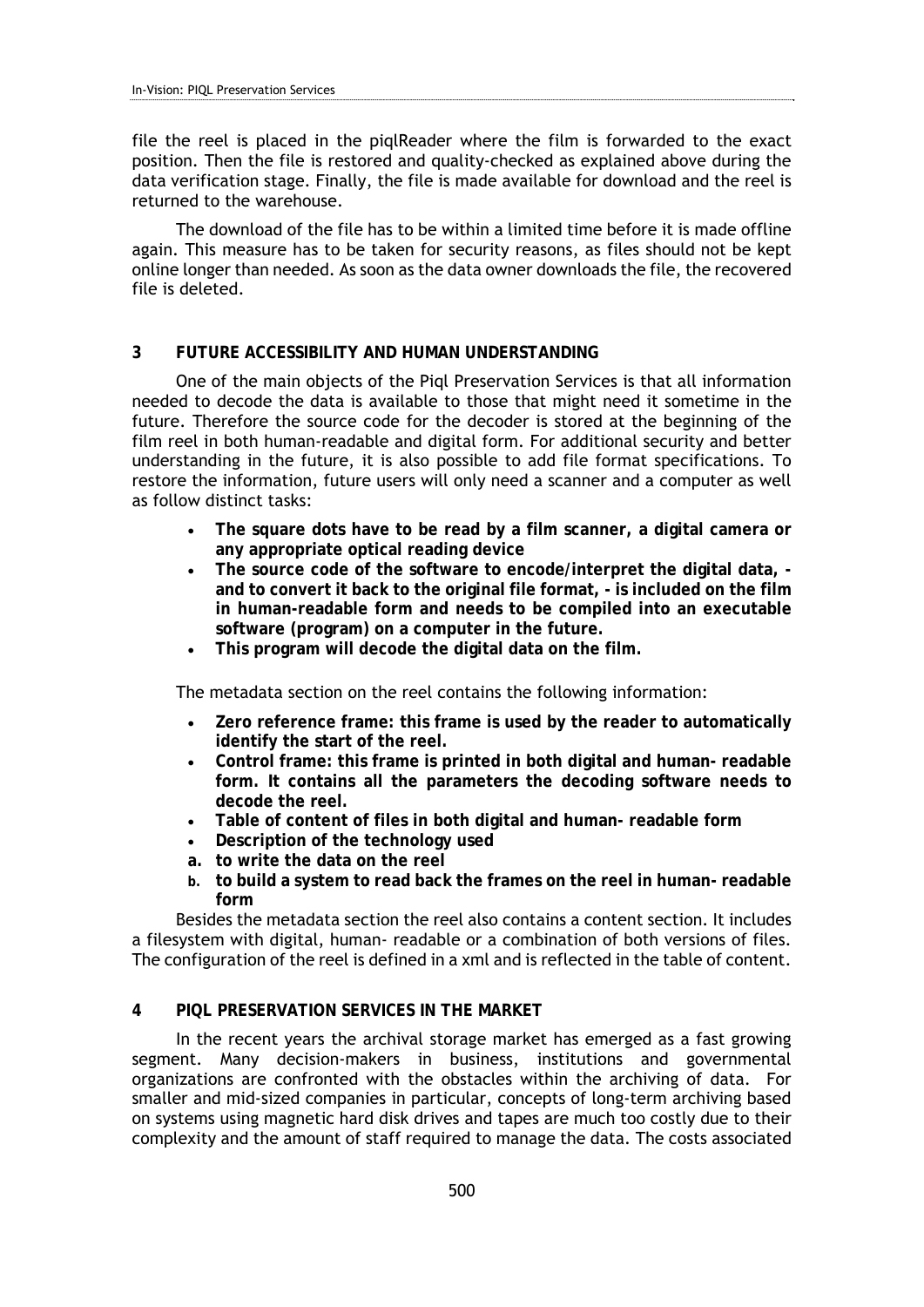with backing up data have risen due to copying and migrating the data to a new storage medium. In many institutions the amount of digital primary data, including elements such as sound, graphics, video, animation etc, increases. It is for these data that Piql as a true migration-free digital preservation solution plays a role. Institutions, organizations or enterprises, that see security and accessibility as main elements for future success, represent market sectors for the Piql Preservation Services.

The following examples indicate "data owners" that have a need for long-term archiving:

**National archives** 

National archives typically take over the long-term preservation and archival responsibilities for governmental information and data.

**National Libraries** 

The general responsibility of national libraries is to collect, preserve and publish all media content (e.g. books, films, TV programs, radio programs etc). Besides the national libraries also public, academic, institutional and digital libraries are in charge of preserving data.

**Government** 

Parliament, government ministries and agencies have a great amount of data that need to be preserved. Economic data, security and pension records, land registers, courts and judicial data and a lot more, have to be preserved not only on a local level but also on a state (region) and federal (national) government level.

 **Cultural institutes for the preservation of national and international heritage**  In every country there are a huge number of cultural institutes that are

responsible for preserving national and international heritage and therefore have their own archives.

- **Insurance and financial services** Reference to historical financial and economic data, actuarial data for health, life, casualty insurance.
- **Medical technologies** In many countries patient records and medical images are required. The regulations call for a preservation of the data that is kept through the lifetime of the patient and even longer.
- **Scientific research programs**  Meteorology, astronomy, particle physics and many more compartments in the scientific research need to have archiving systems for the big amount of collected data.
- **Media and entertainment**  Motion picture films, stock video, photography, animation etc. are information that needs to be archived for the future.

The need for long-term archiving exists in other fields like the public and private industry, military bodies and archives, universities and schools, hospitals and much more. All those archives, institutions and organizations accumulate permanent data at rate approaching thousands of Terabytes per year. Piql is able to preserve this data safely and migration-free.